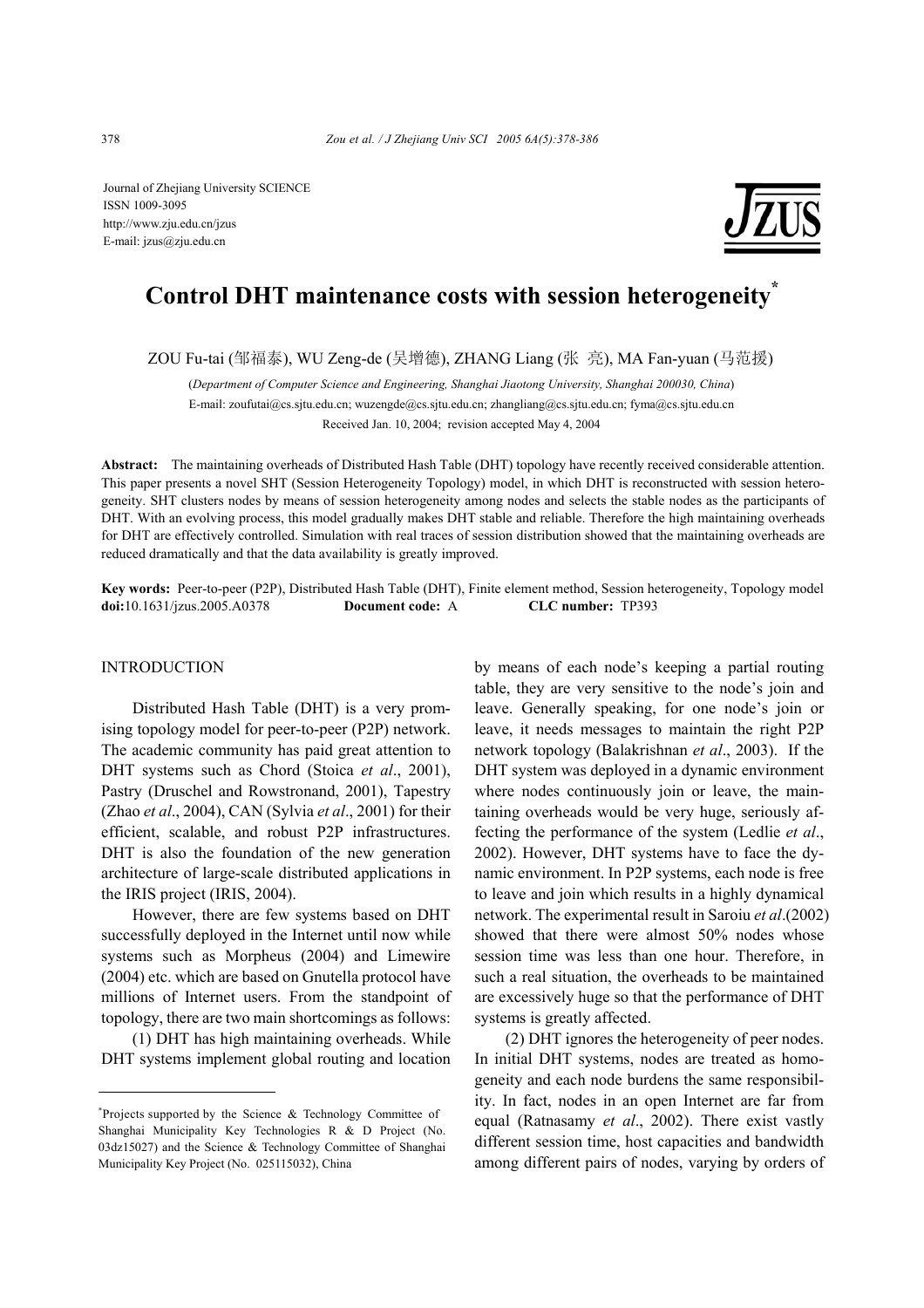magnitude (Saroiu *et al*., 2002). For example, some nodes may be server with high performance and some nodes may be home PC with low performance. However, they are assigned to take the same responsibility in the DHT system. Therefore, two cases would happen. On the one hand, the former may waste their capacities due to too little assigned responsibility; on the other hand, the latter may become bottleneck due to their low capacities. So it is necessary to take the heterogeneity into account during DHT design.

This paper proposes a novel model SHT (Session Heterogeneity Topology) to overcome these shortcomings. The SHT model is based on DHT but utilizes the clustering technique and the session heterogeneity among nodes in the dynamic network such as the Internet. The main contribution of the SHT model is to control maintaining overheads so as to make P2P systems more scalable and robust.

# SHT MODEL

Saroiu *et al*.(2002) experimentally studied the session distribution of Napster and Gnutella. Their results (Fig.1) clearly showed that 50% of the nodes had session time of less than one hour, which represents the great session heterogeneity existing in the overlay nodes.

Fig.1a is the session CDF (Cumulative Distribution Function) curve and Fig.1b is the session PDF (Probability Density Function) curve. It can clearly be observed that:

(1) There is great heterogeneity of session time. That means peer nodes are not really peer.

(2) There is uneven distribution of session time among nodes. While many nodes' session time is very short, only a few nodes' session time is long.

This observation can explain why structured P2P systems have huge maintaining overheads. Many nodes whose session time is short would join and then leave the P2P network so frequently as to disturb the construction of network topology, rapidly increasing the maintaining overheads of structured P2P topology. Considering this fact, the intuitive idea is to exclude these nodes from joining the normal DHT topology. Therefore, we utilize the great heterogeneity of session time to construct the SHT model. The stable

nodes would construct the DHT circle (We generalize the topology which is constructed by DHT technique such as Chord, Pastry, CAN and Tapestry as a ring space structure, called DHT circle), the other nodes would be out of the DHT circle. That means dynamic unstable nodes are clustered to the outside of the DHT circle so as to reduce the dynamic changes of the DHT circle. With these stable nodes on the DHT circle, the maintaining overhead for DHT circle can be reduced greatly and thus the total maintaining overheads can be reduced a lot. In this paper, the stability of the node is evaluated by the online session time*.* The node whose session time is the longest in the cluster would be selected onto the DHT circle (Refer to Theorem 1). Maybe more arguments such as CPU power, bandwidth etc. can be tradeoff when selecting the node onto the DHT circle; however, the session time is still the dominating one among factors which affect the maintaining overheads. So we do not discuss the tradeoff in this paper because of the limitation of space.



**Fig.1 Session distribution in P2P network (a) The curve of CDF; (b) The curve of PDF**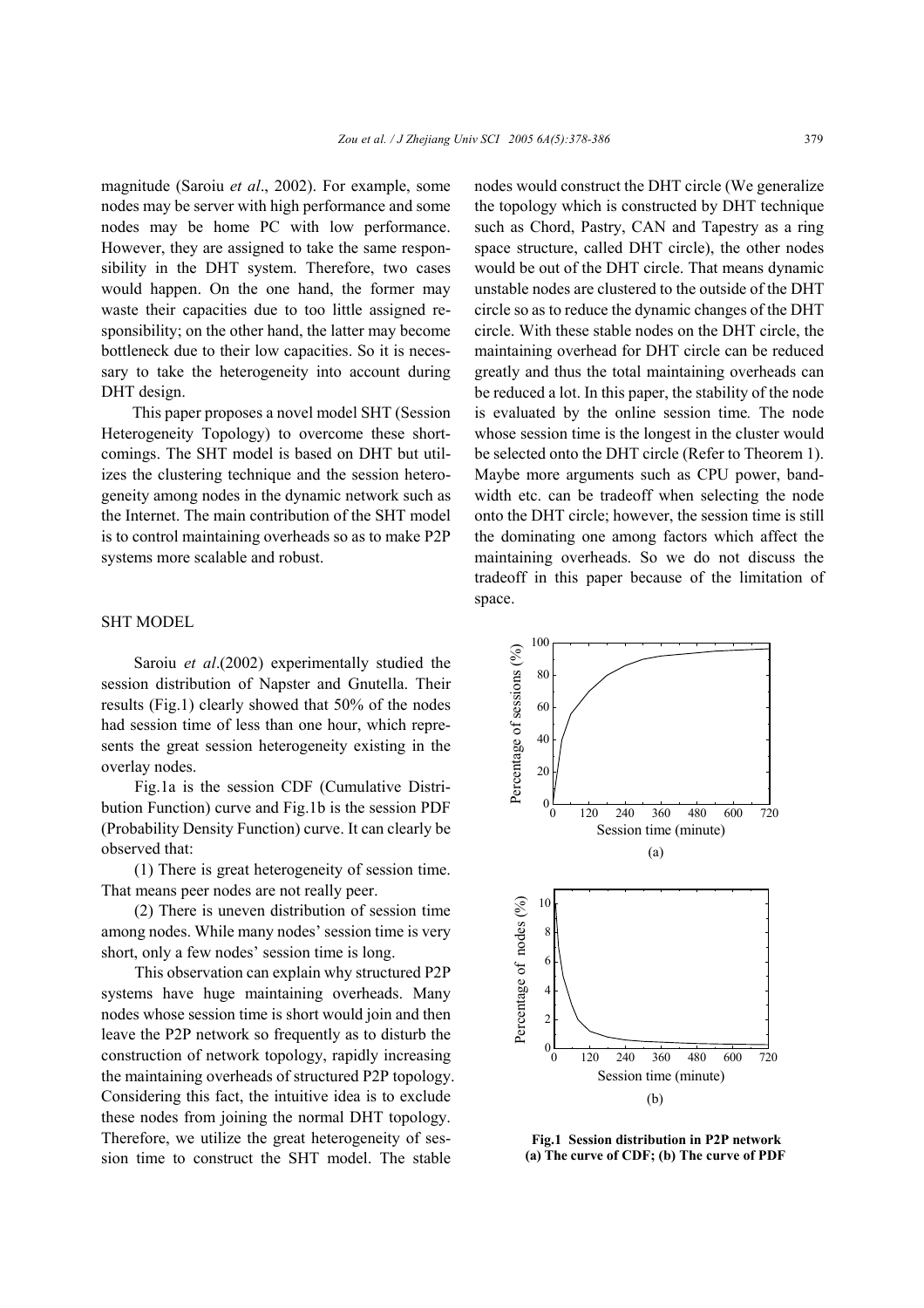The nodes on the DHT circle are called father node, while the others out of the circle but around a father node are called son node. One father node and its son nodes are called a cluster. Father is only one and son may be many around the father in a cluster. For a network with *n* nodes, we limit the number of sons for each father node by *m.* The expectation is that with a reasonable size *m*, a highly stable node can be found to become the father node so as to form a stable DHT circle. Therefore, a general SHT topology is composed of the cluster set  $S = \{C_1, C_2, C_3, ..., C_i, ...\}$ , where *C<sub>i</sub>* is a cluster and  $i \in [1, n]$ . For  $\forall C_i \in S$ ,  $C_i = \{f, s_1, s_2, s_3, s_4, s_5, s_6, s_7, s_8, s_9, s_1, s_2, s_3, s_4, s_6, s_7, s_8, s_9, s_1, s_2, s_4, s_6, s_7, s_8, s_9, s_1, s_2, s_4, s_6, s_7, s_8, s_9, s_1, s_2, s_4, s_6, s_7, s_8, s_1, s_2,$  $s_2, s_3, \ldots, s_i, \ldots$ , where *f* is the father node, and  $s_i$  is a son node with *i*∈[1,*m*]. All father nodes constitute a DHT circle, that is,  $D = \{f_1, f_2, f_3, ..., f_i, ...\}$  and  $i \in [1, n]$ . The core of SHT is to select stable nodes as father nodes onto the DHT circle. So each father node would maintain the son node list *L*, which includes the registered information (nodeID, IP, session time) on all son nodes. Father is selected from *L* and it gradually forms a stable DHT circle with an evolving approach.

Fig.2 presents the topology structure of the SHT model. In Fig.2, the filled circle of DHT circle stands for father node and the pane linked to the filled circle stands for son node.



**Fig.2 The topology of the SHT model**

## **Node joins**

The process for an arbitrary node  $\alpha$  to join the network is described as follows:

1. Node *α* contacts a known introducer node *I*. Then it sends the joining request through node *I* to add itself into a randomly selecting cluster, say *C*.

2. If the size of the cluster *C* is over *m*, then cluster *C* is split into two clusters:

(1) Select node *β* whose session time is the longest from all son nodes of cluster *C*, and add node *β* into the DHT circle and then create new cluster called *C'*. Node  $\beta$  is the father node of the cluster *C'*.

(2) Migrating  $\lfloor m/2 \rfloor$  son nodes from cluster *C* to cluster *C*′.

#### **Node leaves**

In the SHT model, we have different ways to deal with the leaving of the different types of nodes. When a son node leaves, a notification of updating son node list is sent to its father node. When a father node leaves, the stable node is selected from its son node list as the new father node, and then the new father node is added onto the DHT circle. The dynamic maintenance of son node list and the process of father selection will be described in the next section.

#### **Stable DHT circle with evolving approach**

Though the join and leave of nodes are very simple, it can form the stable DHT circle with an evolving approach. Here we say that an evolving process means that the topology is gradually changed towards the desired topology. The father node is selected from the cluster in two cases: (1) the size of the cluster is over *m*; (2) the fault events of the father node happen (e.g. node leaves or power off). Hence it insures that the father is the most stable node in the cluster. The selection is very critical for a stable DHT circle. To form a stable DHT circle, there are still two questions:

(1) How to keep a feasible and reliable selection?

(2) Whether these father nodes can make DHT circle reach the desired state?

First, we deal with Question 1 through maintaining the son node list. For a cluster, father node keeps the son node list which is an ordered list of father node candidates: the longer a node remains, the better a father node candidate it becomes. Furthermore, to deal with some exceptional failure conditions such as power off, broken network, etc., this list is sent periodically to each son node of the cluster. When a father node fails or disconnects, the node in the list whose session time is the longest becomes father node and joins into the DHT circle. Through this approach, the selection would be feasible and reliable.

Second, let us consider Question 2. A desired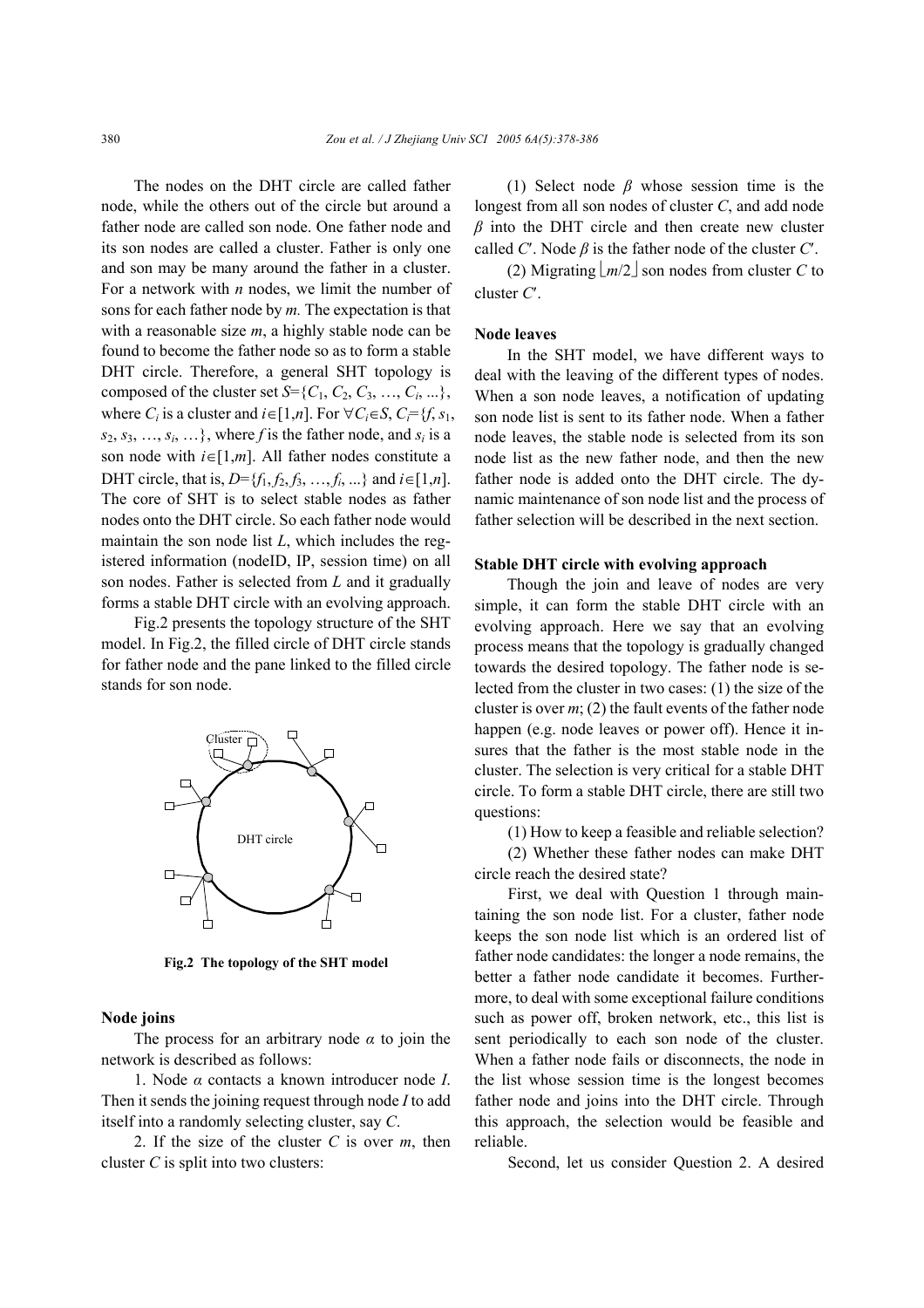stable state of DHT circle is defined as follows:

**Definition 1** Let *node.session* be the session time of the node. Let *U* be the set of all son nodes set. For a network with *n* nodes and cluster size *m*, if it satisfies the two conditions:

(1) 
$$
D = \{f_1, f_2, ..., f_v\}, v = \lceil n/(m+1) \rceil
$$
  
(2)  $\forall f \in D, \forall u \in U, f$  .*session* > *u*.*session*

then it is the stable state of the DHT circle.

The clustering technique would finally leave *v* father nodes on the DHT circle. Thus it satisfies Condition 1. Let *F* be the father node set, where  $F=D=\{f_1, f_2, \ldots, f_v\}$  and let the responding cluster set be *C*, where  $C = \{C_1, C_2, ..., C_v\}$ .

For  $\forall f_i \in F$ , *f<sub>i</sub>* session is the maximum of cluster *Ci* based on the selection strategy. However, it may be less than the maximal session of son nodes set in other clusters. Thus, we use a random algorithm to adjust it. Fig.3 shows the pseudo code of the algorithm. The function adjust  $(C_i)$  would adjust the DHT circle to satisfy Condition 2, where  $C_i \in \mathbb{C}$ . Lines  $1 \sim 3$  in Fig.3 define if there exists a random selected cluster whose father's session is less than the maximal session of son node set in  $C_i$ . If it is true, then lines  $4 \sim 5$  would update the father of the random selected cluster.

# Adjust  $(C_i)$

- (1) Randomly select a cluster *c*, where  $c \in C \cap c \neq C_i$ .
- (2) Select node *t* whose session is the maximum of the son nodes set in *Ci*
- (3) If (*t.session* > *c.f.session*)

(4)  $C_i = C_i - \{t\} + \{c.f\}$  // adjusts Cluster  $C_i$ 

(5)  $cf = t$  // updates the father of cluster *c* with *t*.

#### **Fig.3 The random adjustment algorithm**

By the random adjustment algorithm, *fi.session*   $(\forall f_i \in F)$  would be the maximum not only in its own cluster but also in any other clusters. Therefore, by Definition 1, the desired stable DHT circle is formed. Due to the extremely heterogeneous distribution of session time, stable nodes can be selected rapidly so a stable DHT circle is rapidly formed. It can be observed from our experimental results.

#### **Publishing and search**

It is very important for peer nodes to publish and search documents. DHT is a good model to publish and search documents. SHT needs to retain the merits of DHT while overcoming its shortcomings. So SHT uses the stable DHT circle to store index metadata and search documents. Each node no matter whether it is father or son can publish its documents and search documents; but the storage and the routing must be based on the DHT circle<sup>1</sup>.

For a father node, it lies on the DHT circle so it is normal operation just like DHT algorithms to publish and search documents. However, son nodes should operate with a proxy, that is, their father node. When publishing the documents of a son node, the request is sent to its father and the father node would publish related metadata and store them in the DHT circle. There is no need for son nodes to know how and where the metadata is stored. Similarly, the son node should deliver the search request to its father who would then lookup the DHT circle with the DHT routing algorithm and transfer the final results to the son node.

To avoid abundant invalid metadata information being stored in the DHT circle which will adversely influence the search efficiency, we adopt the soft state technique to publish the documents. The root node of the documents refreshes metadata information through periodically republishing it. If the node storing the metadata information finds some not recently refreshed metadata, it would delete them.

The availability of data would be improved because the DHT circle trends to be stable.

#### **Analysis**

 $\overline{a}$ 

The size of cluster *m* is a critical argument for the SHT model. It determines the stability of the DHT circle and controls maintaining overheads. In this section, we will analyze how the value of *m* affects the stability and the maintaining overheads. Our analysis is based on the stable DHT circle described in the previous section and the distribution of session time is derived from trace data in Saroiu *et al*.(2002).

**Definition 2** Let *C* be the CDF (Cumulative Distribution Function) of session time of the node and let *P* be the PDF (Probability Density Function) of session time of the node. Let *T* be the time set.

Then, it is obvious to get the formula as follows:

$$
P(t) = \lim_{\Delta t \to 0} \frac{C(t + \Delta t) - C(t)}{\Delta t}, \ t \in T
$$
 (1)

<sup>&</sup>lt;sup>1</sup> To publish documents means to provide the index metadata of the documents so that these documents can be searched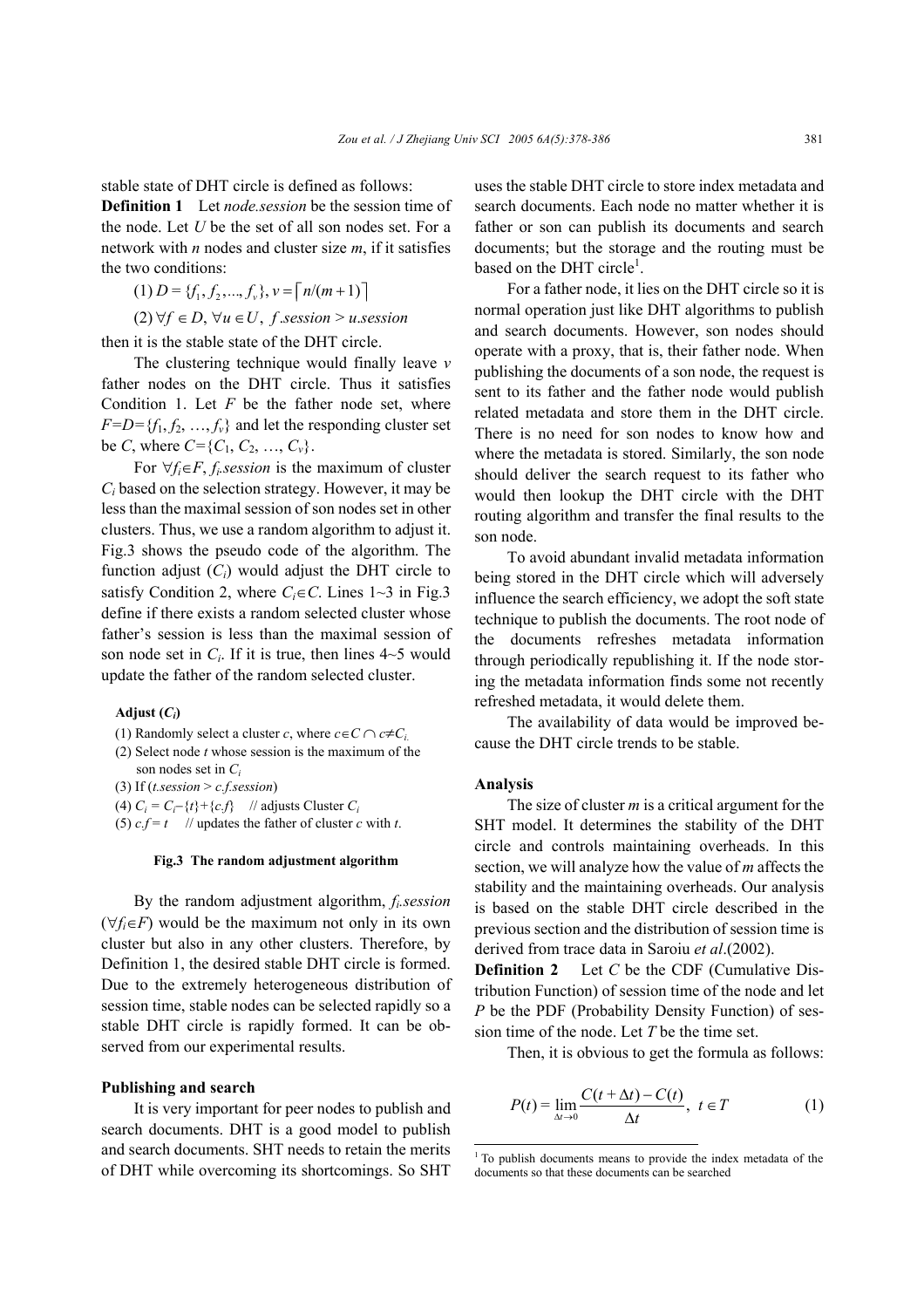**Definition 3** Let G be the set of nodes. If the size of the cluster is *m*, then *G* is divided into two sub sets: *G*<sub>circle</sub> and *G*<sub>outer</sub>, where  $G$ <sub>circle</sub>={*x*|*x.session≥t<sub>m</sub>*, *x*∈*G*} and  $G_{\text{outer}} = \{x | x \text{.} \text{session} < t_m, x \in G\}$ . The  $t_m$  is the session point that partitions the two sets.

In fact, by observing Fig.1a, we can learn that *m* is the ratio of the number of the nodes among those on the DHT circle and outside of the DHT circle. The formula is:

$$
m = \frac{C(t_m)}{1 - C(t_m)}, \ C(t_m) = \frac{m}{m+1}
$$
 (2)

Let us see the relationship between the fault rate and *m*.

**Definition 4** The fault rate of the node is the number of nodes which join or leave during ∆*t*, when ∆*t* approaches 0. Let  $f(t)$  be the fault rate of the node at time *t*.

Let *M* be the total number of the nodes. Then we have the following formula

$$
f(t) = \lim_{\Delta t \to 0} \frac{1}{Dt} \frac{MC(t + \Delta t) - MC(t)}{MC(t)} = \frac{P(t)}{C(t)} \quad (3)
$$

By Eqs.(2) and (3), we can plot Fig.4 with the session distribution of trace data. Fig.4a shows that *f*(*t*) decreases as the time goes on. Fig.4b shows that  $f(t_m)$ decreases with the increase of *m*.

**Theorem 1** The fault rate of the node would decrease as the time increases.

**Proof** 

$$
\therefore f(t) = \frac{P(t)}{C(t)}, P(t) = C'(t)
$$
\n
$$
\therefore f'(t) = \frac{P'(t)C(t) - P(t)C'(t)}{C^2(t)} = \frac{P'(t)C(t) - P^2(t)}{C^2(t)}
$$
\n
$$
\therefore P'(t) < 0, 0 \le C(t) \le 1
$$
\n
$$
\therefore f'(t) < 0
$$

Thus  $f(t)$  is a monotonously decreasing function. The fault rate of the node decreases as the time increase.

**Definition 5** The stability of the system is evaluated by the average fault rate of the node in the system. Let *S* stand for the average fault rate.



**Fig.4 The fault rate (a) Fault rate vs session time; (b) Fault rate vs** *m*

The stability is described as follows:

$$
S = \frac{1}{M} \int_0^t MP(t) f(t) dt = \int_0^t \frac{P^2(t)}{C(t)} dt
$$
 (4)

The stability of the DHT circle can be evaluated

by 
$$
S_{\text{circle}}
$$
, where  $S_{\text{circle}} = \int_{t_m}^{t} \frac{P^2(t)}{C(t)} dt$ .

Lemma 1 *S*<sub>circle</sub> decreases with the increase of *m*.

**Proof** From Eq.(2), it is easy to know that  $t_m$  increases with the increase of  $m$ . Because  $S_{\text{circle}}$  is the integral in the area  $[t_m, t]$ ,  $S_{\text{circle}}$  decreases accordingly with the increase of *tm*. That is, with the increase of *m*, *S*circle decreases.

**Definition 6** The in/out rate is the average rate of joining and leaving the network in unit time. Let *R* be the in/out rate.

**Definition 7** The maintaining overheads *F* comprise the cost of maintaining the structure of the topology. Let  $F_{\text{DHT}}$  be the maintaining overheads of DHT. Let  $F_{\text{SHT}}$  be the maintaining overheads of SHT.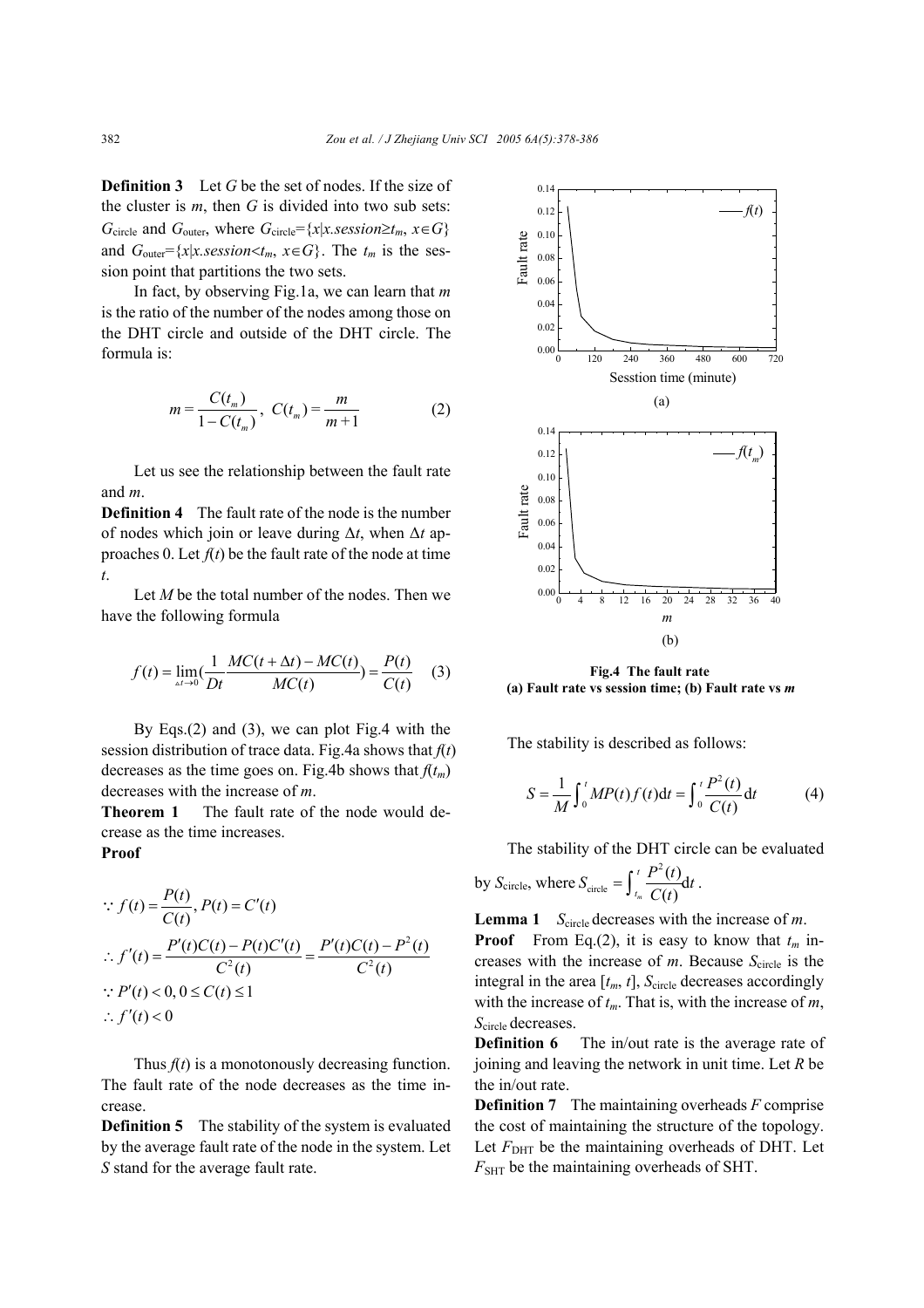For a network with *n* nodes using DHT model, we assume that the in/out rate is  $R_{\text{DHT}}$ . That is, the average number for node to join and leave the network in unit time is  $R<sub>DHT</sub>$ . After clustering using the SHT model, the rate  $R_{\text{SHT}}$  would actually be divided into two parts: one is on DHT circle as represented by *R*<sub>circle</sub>, the other is outside the circle as represented by *R*outer.

**Lemma 2** With the increase of  $m$ ,  $R_{\text{circle}}$  decreases. **Proof** Let  $T_u$  be the unit time. By Definitions 4, 5, and 6,  $R = ST_u$ . Then  $R_{\text{circle}} = S_{\text{circle}}T_u$  and  $R_{\text{outer}} = S_{\text{outer}}T_u$ . By Lemma 1, S<sub>circle</sub> decreases with the increase of *m*. So does  $R_{\text{circle}}$ .

**Lemma 3**  $R_{\text{DHT}} = R_{\text{circle}} + R_{\text{outer}}$ .

**Proof** By Definition 3,  $G = G$ <sub>circle</sub> +  $G$ <sub>outer</sub> and  $S$ <sub>outer</sub> is the expectation of the fault rate in  $G_{\text{outer}}$ . Let the expectation of *S* in *G*,  $G_{\text{circle}}$ ,  $G_{\text{outer}}$  be  $E(G)$ ,  $E(G_{\text{circle}})$ ,  $E(G_{\text{outer}})$  respectively. Then  $E(G) = E(G_{\text{circle}} + G_{\text{outer}})$  $=E(G_{\text{circle}}) + E(G_{\text{outer}})$ . This means that  $S=S_{\text{circle}}+S_{\text{outer}}$ , so  $R=R_{\text{circle}}+R_{\text{outer}}$ . Because  $R_{\text{DHT}}=R_{\text{SHT}}=R$ ,  $R_{\text{DHT}}=$ *R*circle*+R*outer.

**Theorem 2** There is minimum of maintaining overheads with a reasonable cluster size  $m_t$ .

**Proof** The maintaining overheads for two models are listed respectively as follows (*T* is the running time):

$$
F_{\text{SHT}} = R_{\text{DHT}} TO(\log^2 n)
$$
\n
$$
F_{\text{SHT}} = R_{\text{DHT}} TO(m) + R_{\text{circle}} T \{O(\log^2[n/(m+1)] + O(m))
$$
\n(6)

By Lemma 3, Eq.(6) can be simplified to:

$$
F_{\text{SHT}} = R_{\text{DHT}} TO(m) + R_{\text{circle}} TO(\log^2[n/(m+1)]) \tag{7}
$$

Now, Let

$$
F_{\text{outer}}(m) = R_{\text{DHT}} TO(m) \tag{8}
$$

$$
F_{\text{circle}}(m) = R_{\text{circle}} T O(\log^2[n/(m+1)]) \tag{9}
$$

Then

$$
F_{\text{SHT}} = F_{\text{outer}}(m) + F_{\text{circle}}(m) \tag{10}
$$

Obviously,  $F_{\text{outer}}(m)$  is an increasing function of *m*. According to Lemma 2,  $F_{\text{circle}}(m)$  is a decreasing function of  $m$ . Thus there exists a reasonable value  $m_t$ to make  $F_{\text{SHT}}$  be minimal.

**Theorem 3** The maintaining overheads reach the approximate minimum with a small cluster size  $m_t$ =min{ $m$ | $R_{\text{circle}}$ – $R_{\text{circle}}$ ( $m+1$ )<*e*,  $m=1, 2, 3...$ }, where *e* is the smooth threshold, and then the maintaining overheads are greatly reduced compared with DHT model.

**Proof** By Lemma 3,  $R_{\text{circle}}$  decreases with the increase of cluster size. Especially, *R*circle dramatically decreases and then becomes smooth after a small cluster size *m*, which can be derived from Eq.(4) and the session distribution. Let *e* be the smooth threshold, with *e* being a positive real number small enough to reflect the stability degree of the DHT circle. Suppose  $m_t$ =min{ $m | R_{\text{circle}} - R_{\text{circle}}(m+1) < e, m=1, 2, 3...$ }. Then  $R_{\text{circle}}$  would reach the approximate minimum with  $m_t$ . By Theorem 2,  $F_{\text{SHT}}$  has a minimum. From Eq.(7), *R*<sub>circle</sub> is the dominant factor for the maintaining overheads because  $m$  is far smaller than  $n$ . Thus  $F_{\text{SHT}}$ is the approximate minimum with the cluster size  $m_t$ . Let *H* be the reduced value of maintaining overheads. We have the expression:

$$
H = FDHT - FSHT = RDHTT(O(log2n) - O(m))
$$
  
-R<sub>circle</sub>TO(log<sup>2</sup>[n/(m+1)]) (11)

Since *R*circle is a small factor and *m* is a small value with  $m=m<sub>t</sub>$ , *H* would be a relatively huge value. That is, the maintaining overheads are greatly reduced compared with DHT model.

#### EXPERIMENTS

We designed and implemented a simulator prototype where nodes follow the steps outlined in previous section to form clusters and perform search. In particular, the construction of the DHT circle is based on Chord protocol and has the same stabilizing mechanism as Chord does (30 seconds as stabilizing interval time). Here we call it SH-Chord. Of course, we may also construct DHT circle based on CAN, Pastry, Tapestry, etc. However, it does not change the essential effects of the SHT model.

Our experiments had two parts. First we observe how the size of the cluster affects *R*<sub>circle</sub>. Second, we observe the improved performance with the SHT model.

## *R***circle vs cluster size**

We add 2000 nodes into the network. To obtain a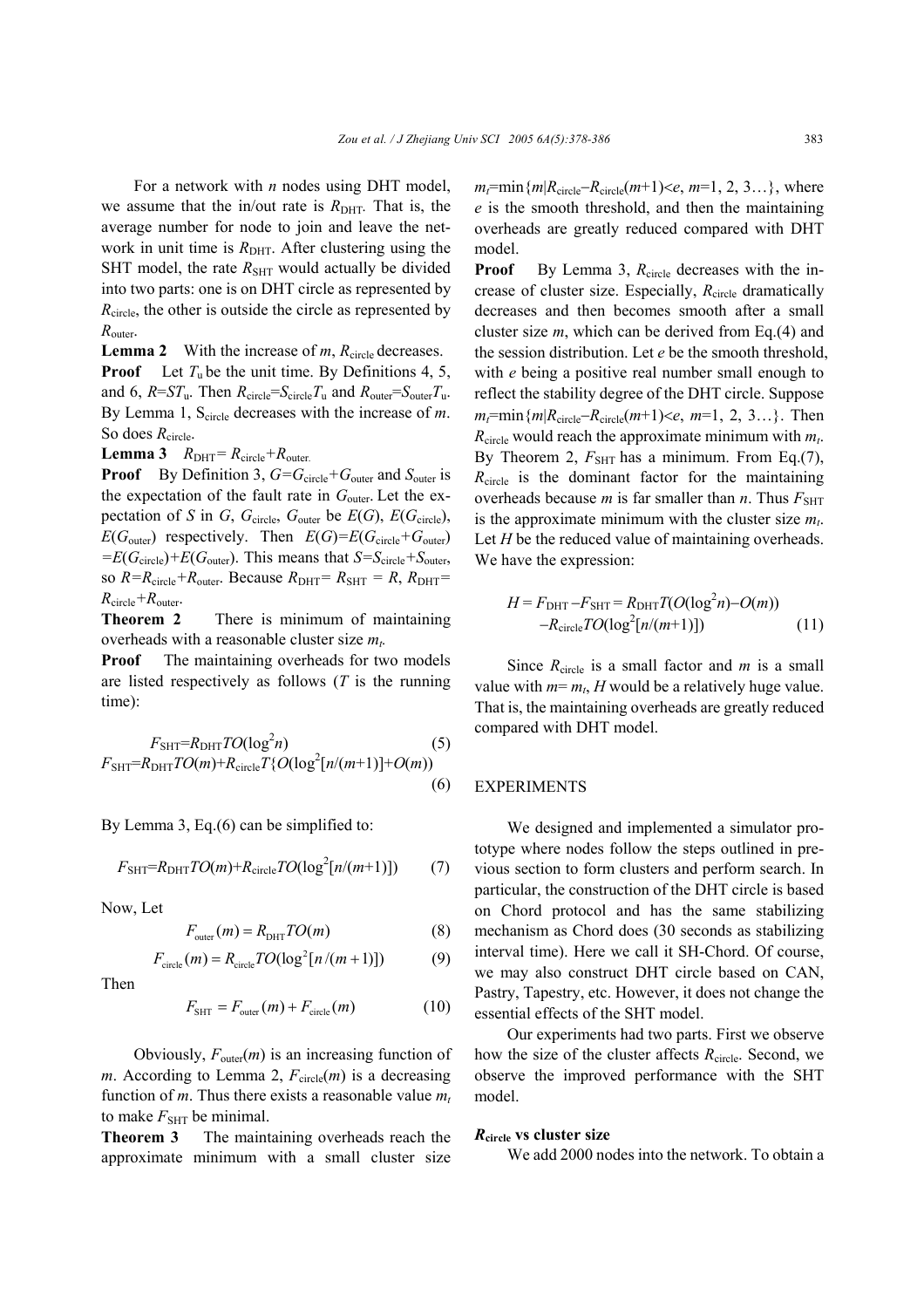practical effect, the distribution of session time follows the trace data (Saroiu *et al*., 2002). To observe how the size of the cluster affects  $R_{\text{circle}}$ , the cluster size *m* was changed from 1 to 40. As all metadata information are published and stored in the DHT circle and search is finished within the DHT circle, *R*circle embodies the stability of the SHT model. We measured the number of nodes each minute and calculate the average value as  $R_{\text{circle}}$ . The result (Fig.5) shows that *R*<sub>circle</sub> first dramatically decreases but becomes smooth after *m* reaches about 10 as *m* increases. By Theorem 3,  $m_t$  is 10 when the maintaining overheads are near the minimum. Also, the  $m_t$  value could be automatically obtained in the running time of SHT systems with a feedback algorithm. This is a part of our future work.

## **Performance of SHT**

The SHT model reduces the maintaining overheads and makes the data more available. We designed the experiment as follows. From Experiment 1, we can observe that SHT is enough stable for a small cluster size. We constructed SH-Chord. The distribution of session time also accorded with the trace data in Experiment 1 and the cluster size was 10 according to the result of Experiment 1. Now 20000 nodes are joined to the network at the rate of one per second. To observe how the SHT model affects the maintaining overheads, this high rate is our desired network environment. The experiment was run 24 h and the system performance was recorded each 10 min during the running time.

1. Maintaining overheads

We evaluated the maintaining overheads' messages per minute in the whole system width. Fig.6 shows that the maintaining overheads in SH-Chord are about 5 thousand messages per minute, but those in Chord were 0.2 million messages per minute. Because there are 20 000 nodes in the system, it is 0.25 messages per minute per node for SH-Chord on average and 10 messages per minute per node for Chord on average. And thus the maintaining overheads have been reduced to only 2.5% of it in Chord with the clustering technique of the SHT model. Due to the clustering with  $m_t$ , DHT circle is very stable. So the maintaining overheads are greatly controlled. The comparative result is in accord with Theorem 3.

2. Lookup failure rate





**Fig.6 Comparison of maintaining overheads between SH-Chord and Chord**

The lookup failure rate and fitting curve by SH-Chord and Chord respectively are shown in Fig.7, where the dotted line is the fitting curve. It can be observed that the rate fluctuates as the time goes on, which is in accord with the fluctuation of the query executed in the extremely dynamic network (one node per second). From the fitting curve, the lookup failure rate is 0.005 by SH-Chord and 0.04 by Chord. The rate by SH-Chord being one order of magnitude less than that by Chord is due to the stable DHT circle with the SHT model. This result showed that the SHT model has better data availability than the DHT model.

# RELATED WORK

The high dynamic and heterogeneous characteristics of P2P network were confirmed by the expe-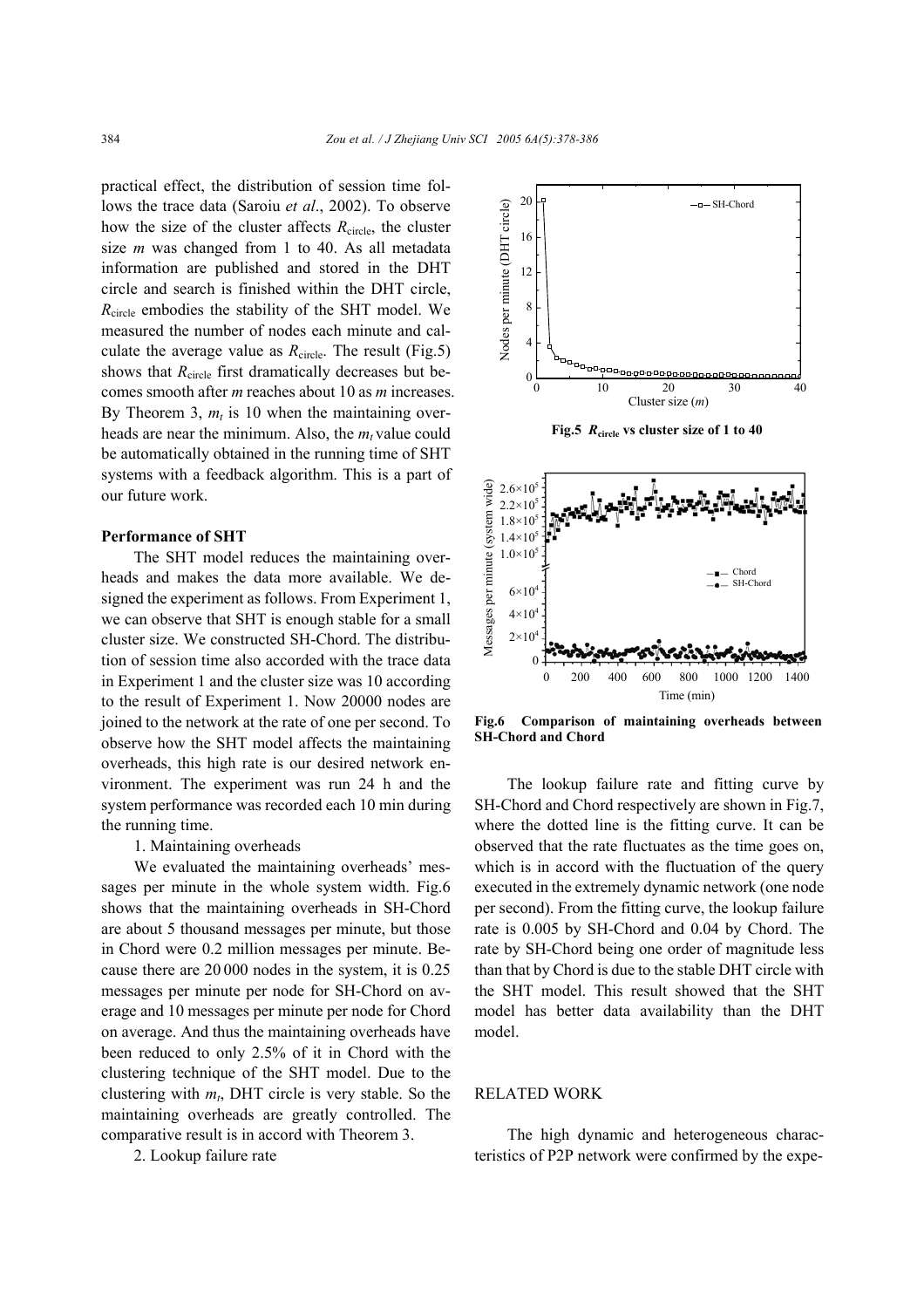

**Fig.7 Lookup failure rate and fitting curve (a) SH-Chord; (b) Chord**

rimental observation in recent researches (Ledlie *et al*., 2002; Bhagwan *et al*., 2003; Markatos, 2002). Since Ratnasamy *et al*.(2002) proposed the question if the performance of P2P network could be improved by exploiting the heterogeneity, some ongoing researches yielded good results by using the different heterogeneity characteristics of bandwidth (Saroiu *et al*., 2002), host (Hazel and Wiley, 2002), and geography (Wu *et al*., 2004). This paper is the first to suggest using the session heterogeneity to derive the inner heterogeneity of P2P network from a new angle and evaluate its performance by experiments.

Liben-Nowell *et al*.(2002) analyzed the dynamic characteristics of P2P network and researched the maintaining process of the topology when nodes join and leave. Mahajan *et al*.(2003) proposed a model for controlling and reducing maintaining overheads of DHT. The key idea was to adjust the maintenance measures so as to smooth the dynamic change of P2P network. In essence, it is an inactive method and maintaining overheads in highly dynamic environment may be unnecessarily excessive because too much unstable nodes have to be dealt with. In contrast, the SHT model can actively control the dynamic effect through filtering out the unstable nodes. Thus SHT can build a stable DHT circle so as to efficiently control the cost of maintaining topology.

The SHT model makes good use of the rewarding efforts of session heterogeneity. Though our analysis and experiments were based on the real trace from Saroiu *et al*.(2002) which is the earliest study we have found of session heterogeneity in P2P systems, the idea is actually applicable to a class of P2P systems with session heterogeneity. Otherwise, we must point out that the SHT model might be not so effective for systems without great heterogeneity. Nevertheless, a series of experimental results such as Bhagwan *et al*.(2003) and Sen and Wang (2002) showed that there is great session heterogeneity in currently deployed P2P systems. Therefore, the SHT model has its practical significance and would be an effective approach to make these systems more scalable and robust with only a few modifications.

# **CONCLUSION**

DHT technique has been widely applied in P2P systems because it provides reliable services. However, great overheads are inevitable for maintaining the structure of DHT topology, which limits its application especially in highly dynamic environments. In this paper, we proposed a novel SHT model to control maintaining overheads by means of session heterogeneity in the P2P network. The SHT model uses a simple but effective clustering technique, whose main merits are:

(1) The management of clusters is very natural and simple with the evolving process. As it does not rely on any additional preconditions, it can be directly applied to current DHT algorithms.

(2) It achieves approximately optimal effect even with a small cluster size, which means that it has better scalability and makes DHT more adaptive in the dynamic networks compared with other clustering